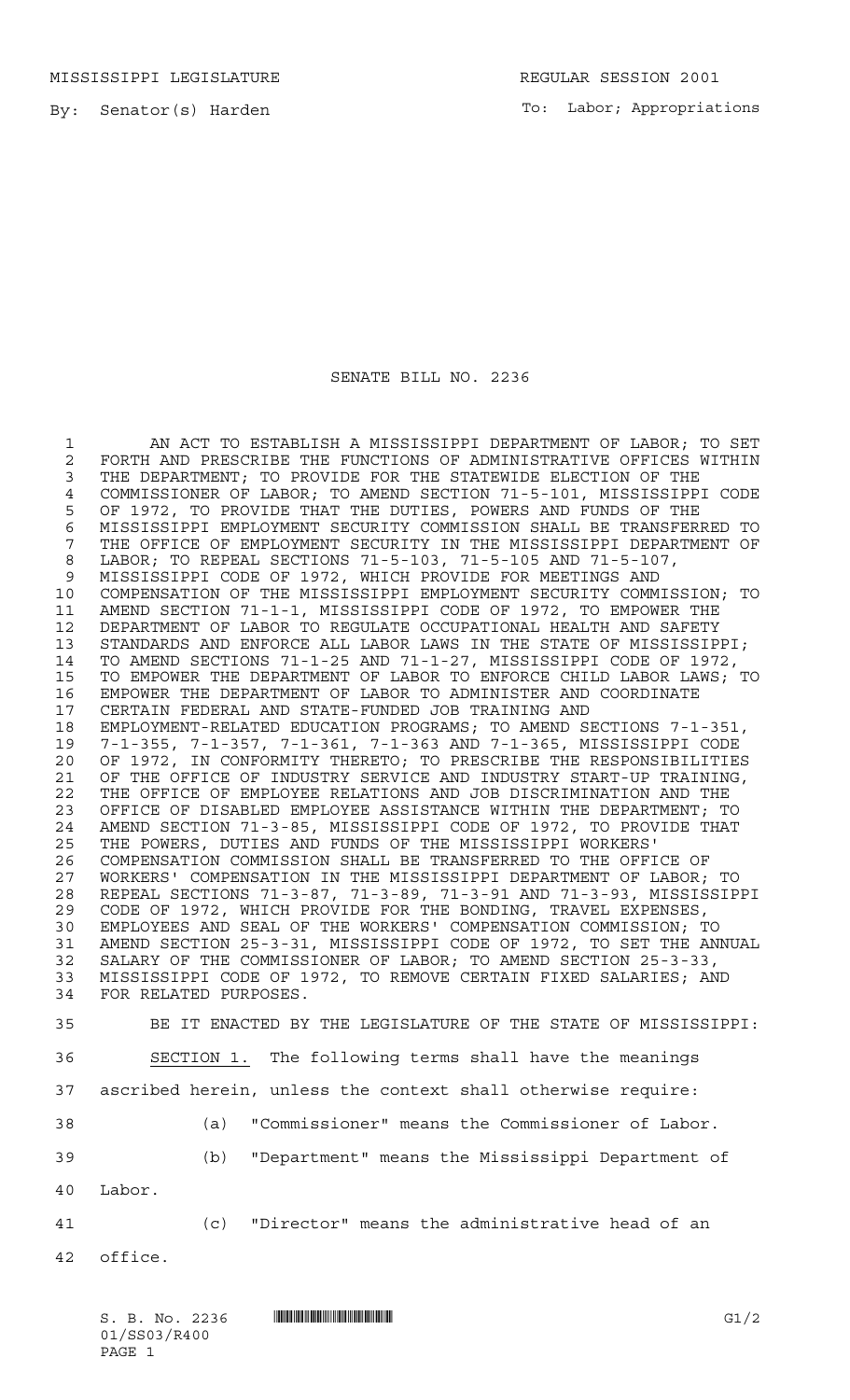(d) "Office" means an administrative subdivision of the department.

 SECTION 2. (1) There is created the Mississippi Department of Labor for the following purposes:

 (a) To coordinate employer-employee services and relations;

 (b) To establish and oversee an effective and efficient workforce development system in Mississippi to enable residents to acquire skills necessary to maximize their economic

self-sufficiency; and

 (c) To provide Mississippi employers with the work force they need to effectively compete in the changing world economy.

 (2) The department shall be composed of the following offices:

 (a) The Office of Employment Security; (b) The Office of Workplace Safety and Health; (c) The Office of Job Development and Training; (d) The Office of Industry Service and Industry

Start-up Training;

 (e) The Office of Employee Relations and Job Discrimination;

 (f) The Office of Disabled Employee Assistance; and (g) The Office of Workers' Compensation.

 SECTION 3. The Department of Labor shall provide the labor-management services authorized by law and by the rules, regulations and policies of the department to every individual determined to be eligible therefor, and in carrying out the purposes of this act, the department is authorized: (a) To expend funds received either by appropriation or

directly from federal or private sources;

 (b) To cooperate with other departments, agencies and institutions, both public and private, in providing the services

 $S.$  B. No. 2236 **\*\*\* WAND AND AND AND AND AND AND AN ABITURAL STATE**  $S.$  **B. No. 2236** 01/SS03/R400 PAGE 2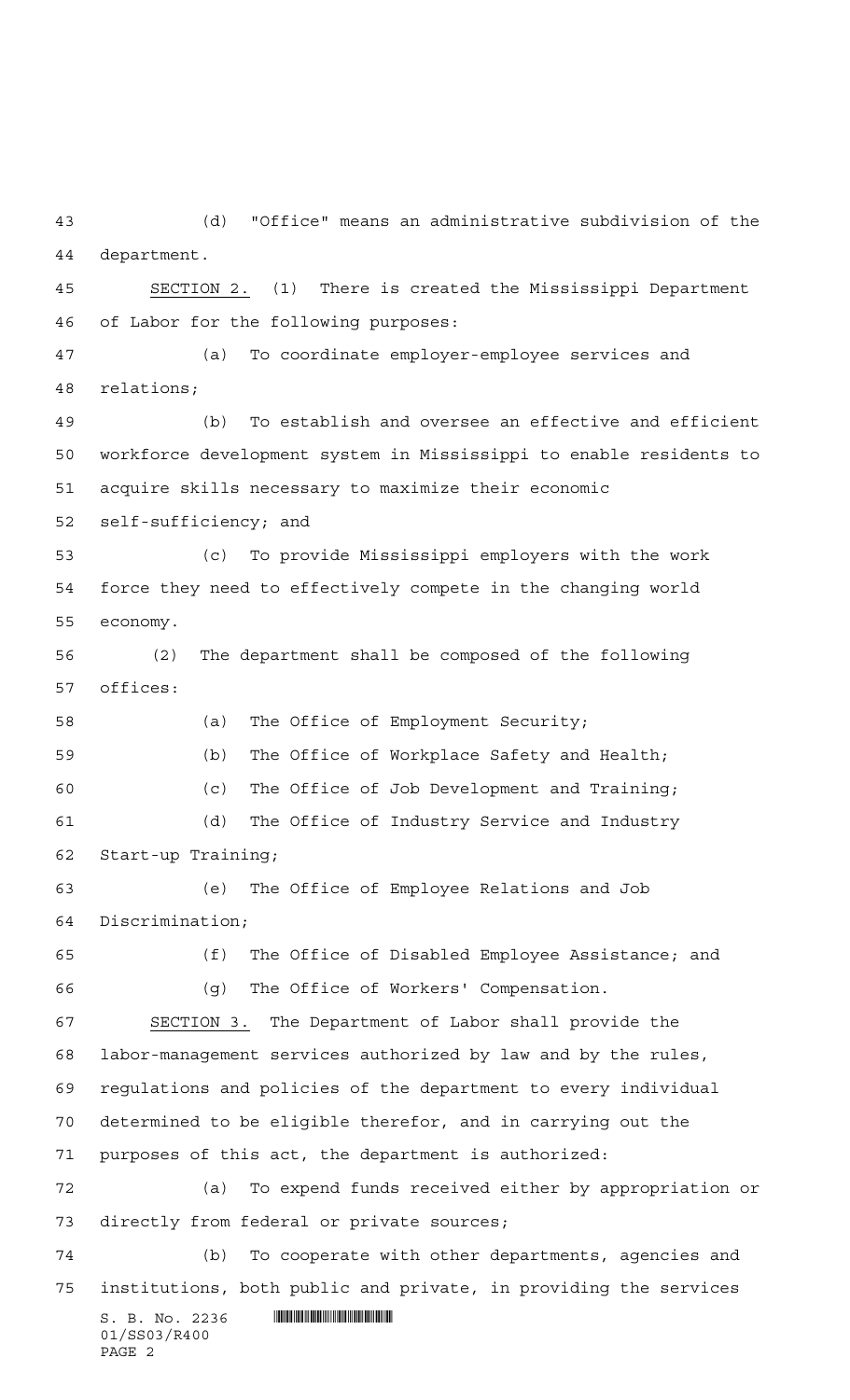authorized by this act to individuals, in studying the problems involved therein, and in establishing, developing and providing in conformity with the purposes of this act such programs, facilities and services as may be necessary or desirable;

 (c) To enter into reciprocal agreements with other states to provide for the services authorized by this act to 82 residents of the states concerned;

 (d) To conduct research and compile statistics relating to the provision of services to or the need of services by individuals;

 (e) To enter into contractual arrangements with the federal government and with other authorized public agencies or persons for performance of services related to labor-management; and

 (f) To take such action as may be necessary to enable the department to apply for, accept and receive for the state and its residents the full benefits available under any federal legislation or program having as its purpose the providing of, improvement of or extension of labor-management services.

 SECTION 4. (1) The chief officer of the department shall be denominated the Commissioner of Labor who shall be elected at the general election as other state officers. His term of office shall be for four (4) years as that of other state officials. The commissioner shall receive a compensation to be fixed by law. The commissioner shall be responsible for the proper administration of the programs of labor-management relations provided under this act and shall be responsible for appointing directors of offices and any necessary supervisors, assistants and employees. The salary and compensation of such employees shall be subject to the rules and regulations adopted and promulgated by the State Personnel Board as created under Section 25-9-101 et seq.

(2) In carrying out his duties under this act, the

Commissioner of Labor: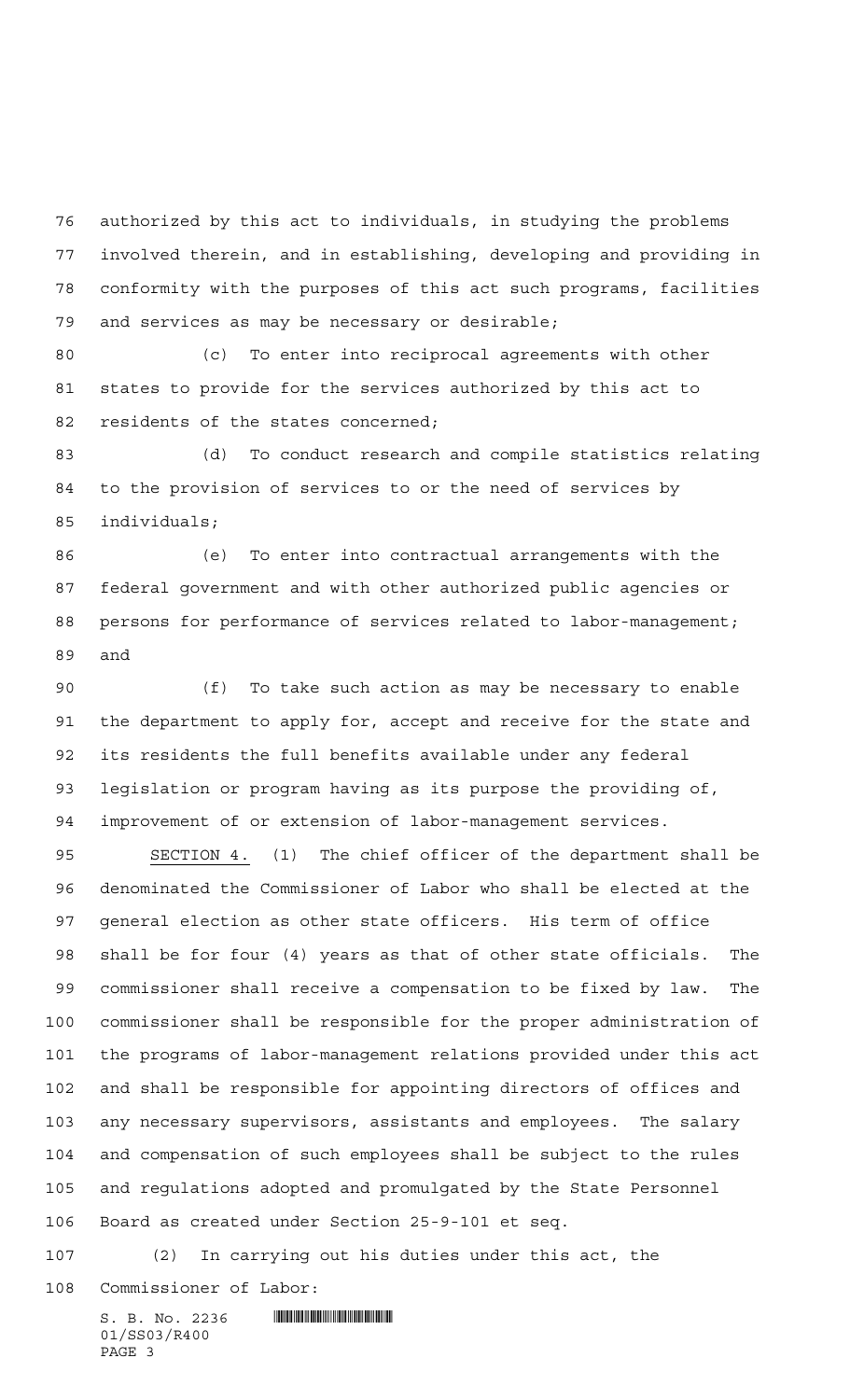(a) Shall promulgate regulations governing personnel standards, the protection of records and confidential information, the manner and form of filing applications, eligibility and investigation and determination therefor, for labor-management services, procedures for fair hearings and such other regulations as he finds necessary to carry out the purposes of this act and in conformity with federal law;

 (b) Shall establish appropriate subordinate administrative units within the department;

 (c) Shall prepare and submit to the Legislature annual reports of activities and expenditures and, before each regular session of the Legislature, coordinate budget requests required for carrying out this act and estimates of the amounts to be made available for this purpose from all sources;

 (d) Shall be empowered to exercise executive and administrative supervision over all institutions, offices, programs and services now existing or hereafter acquired or created under the jurisdiction of the department;

 (e) Shall make certification for disbursement, in accordance with regulations, of funds available for implementing the purposes of this act;

 (f) Shall take such other action as he deems necessary or appropriate to effectuate the purposes of this act; and

 (g) May delegate to any officer or employee of the department such of his powers and duties as he finds necessary to effectuate the purposes of this act.

 SECTION 5. Section 71-5-101, Mississippi Code of 1972, is amended as follows:

 71-5-101. From and after the effective date of this act, the duties and powers of the Mississippi Employment Security Commission and all equipment, supplies, records and any funds

appropriated by the Legislature to the Mississippi Employment

Security Commission shall be transferred to the Office of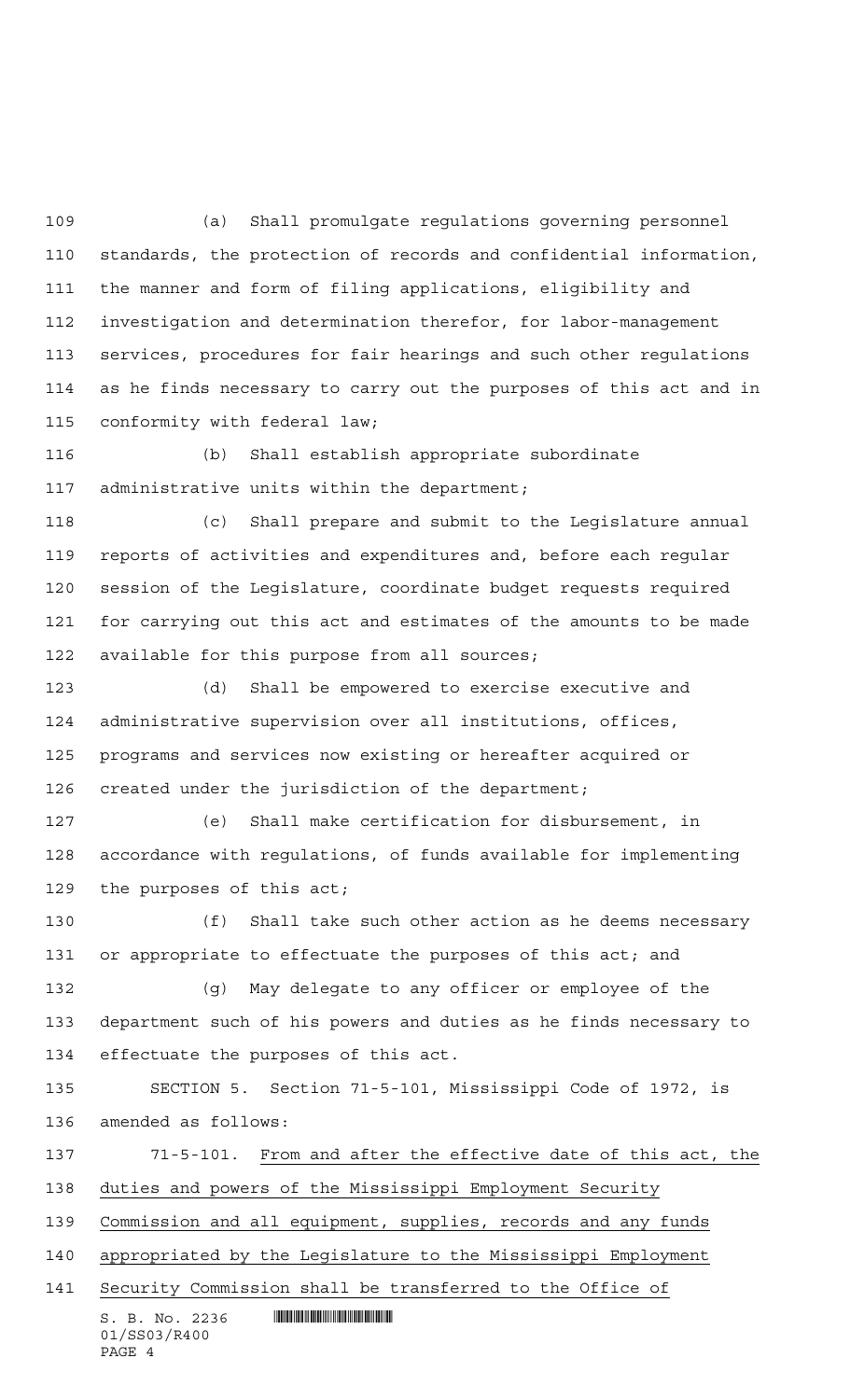Employment Security in the Mississippi Department of Labor created in Senate Bill No. 2236, 2001 Regular Session. From and after the effective date of this act, the Mississippi Employment Security Commission shall be abolished. Any reference in this chapter to "Mississippi Employment Security Commission" or "commission" means the Office of Employment Security within the Mississippi Department of Labor created in this act. SECTION 6. Sections 71-5-103, 71-5-105 and 71-5-107, Mississippi Code of 1972, which provide for meetings and compensation of the Mississippi Employment Security Commission, are repealed. SECTION 7. Section 71-1-1, Mississippi Code of 1972, is amended as follows: 71-1-1. (1) The Office of Workplace Safety and Health of the Department of Labor is authorized to establish an occupational health and safety program and is empowered: (a) To employ such qualified personnel as staff to carry out the duties and responsibilities set forth herein; (b) To develop and make available upon request to all employers of the state, including public employers, information, consultation and assistance related to safety and health laws, regulations, measures and standards; to participate and assist with training and educational programs, directed toward employee safety and disease prevention; (c) To employ such personnel and procure such equipment as necessary to provide on-site consultive services related to assistance, information, education or training of employers and employees toward compliance with safety and health standards and toward the establishment of safety and health programs to prevent work-connected disabilities; (d) To collect, compile and report statistics related to work-connected disabilities in Mississippi; such statistical

work shall be performed in cooperation with other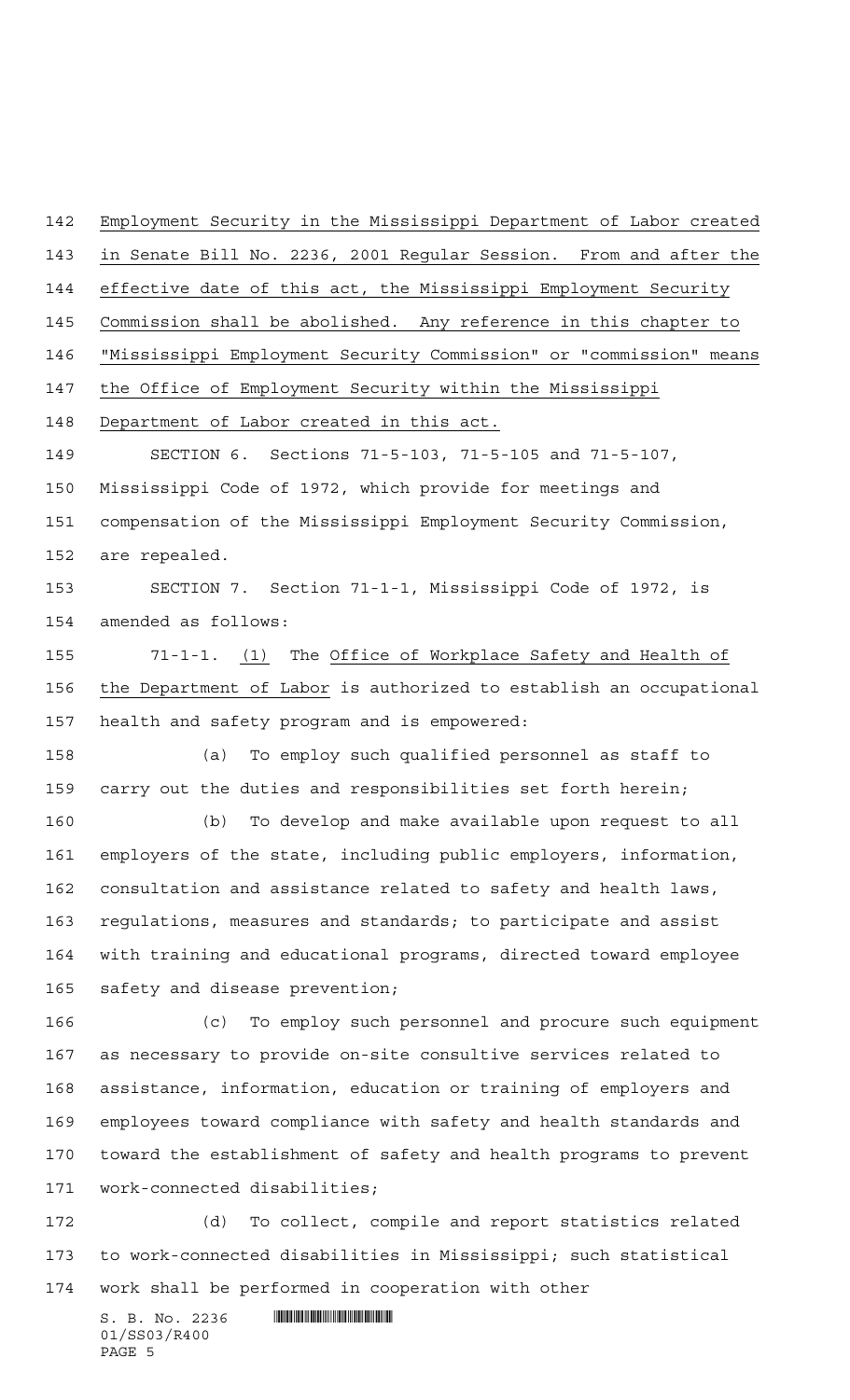statistic-gathering agencies with the federal and state

 governments. Such statistical reports as may be available shall be made known to employers and employees;

 (e) To receive such federal or state grants and appropriations as available to further the education, training and assistance to the employers and employees of Mississippi in preventing work-connected disabilities;

 (f) Nothing in this section shall be construed as authorizing the State Board of Health to administer or enforce in any way the Federal Occupational Safety and Health Act, known as OSHA.

 (2) In addition to such other duties and powers as may be conferred by law, the Office of Workplace Safety and Health of the Department of Labor shall have the power, jurisdiction and authority:

 (a) To superintend the enforcement of all labor laws in the State of Mississippi, the enforcement of which is not

 otherwise specifically provided for, and all rules and regulations made pursuant thereto;

 (b) To make or cause to be made all necessary inspections to see that all laws and rules made pursuant thereto which the division has the duty, power and authority to enforce, are promptly and effectively carried out;

 (c) To make investigations, collect and compile statistical information and report upon the conditions of labor generally and upon all matters relating to the enforcement and effect of the provisions of this section and of the rules issued

thereunder;

 $S. B. No. 2236$  . Monorational state of the state of  $S. B. NO. 2236$  (d) To make and promulgate such rules, or changes in rules, as it may deem advisable for the prevention of accidents or the prevention of industrial or occupational diseases in every employment or place of employment and such rules, or changes in 207 rules, for the construction, repair and maintenance of places of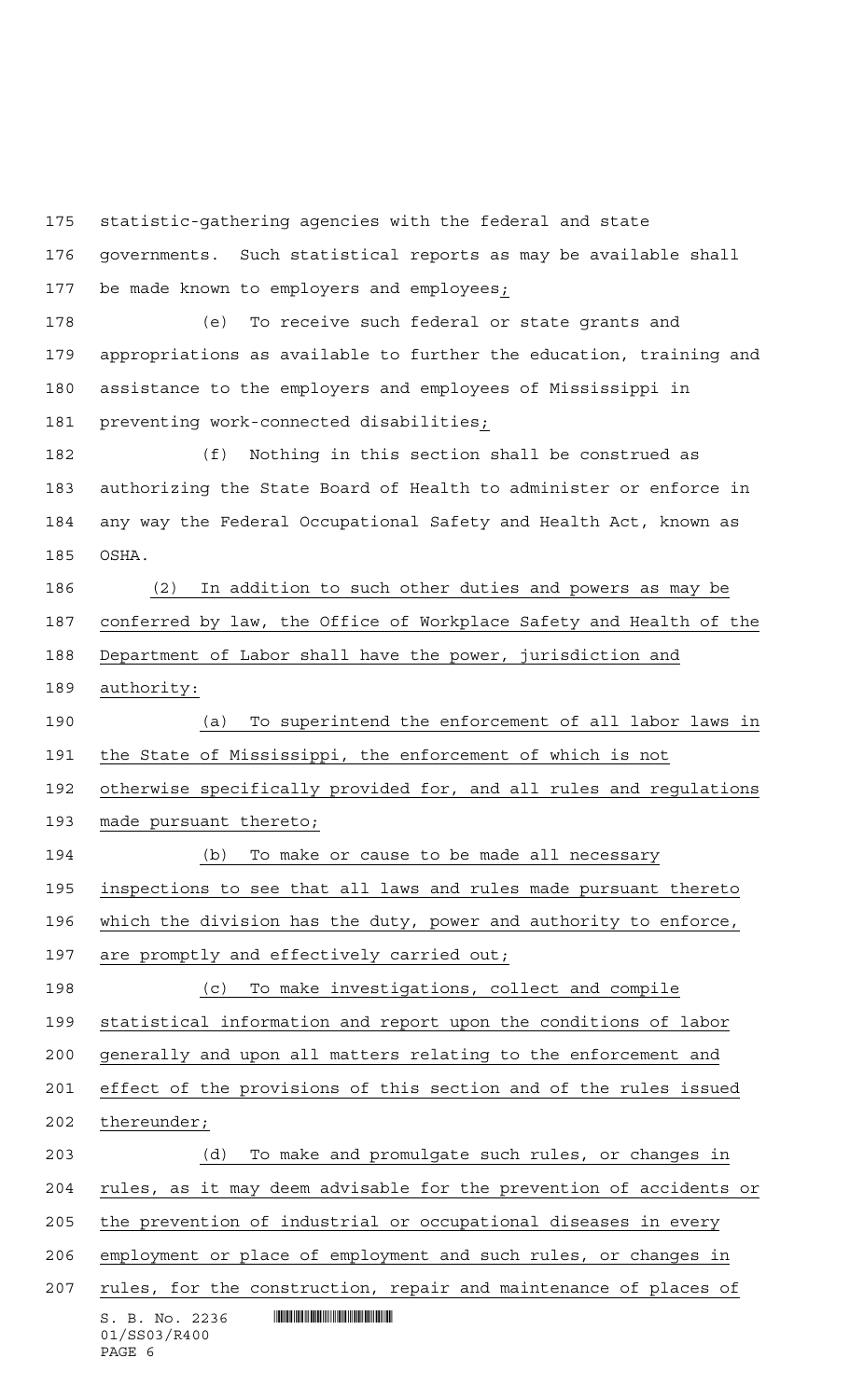employment, places of public assembly and public buildings as it may deem advisable to render them safe. The division may appoint committees composed of employers, employees and experts to suggest 211 rules or changes therein; (e) To order such reasonable changes in the construction, maintenance and repair of places of employment as shall render them safe; and (f) To require the performance of any act necessary for the protection of life, health and safety of employees. SECTION 8. Section 71-1-25, Mississippi Code of 1972, is amended as follows: 71-1-25. (1) It shall be the duty of the Office of Workplace Safety and Health of the Department of Labor to inspect employers under its jurisdiction for compliance with the child labor provisions of the Mississippi Code of 1972. (2) It shall be the duty of the Office of Workplace Safety and Health to visit, without notice of its intention to do so, all mills, canneries, workshops, factories, or manufacturing establishments employing child labor **\*\*\*** at least twice each year, or more often if requested by the sheriff, and to promptly report to the sheriff any unsanitary condition of the premises, any child or children afflicted with infectious, contagious or communicable diseases, or whose physical condition renders such child or children incapacitated to perform the work required of them. The sheriff shall promptly remove such child or children from such mill, cannery, workshop, factory or manufacturing establishment, and order the premises put in sanitary condition. The judgment of the Office of Workplace Safety and Health as to the physical condition of the children and the sanitary condition of the premises shall be final and conclusive. (3) Every employer shall furnish employment which shall be

 reasonably safe for the employees therein and shall furnish and use safety devices and safeguards and shall adopt and use methods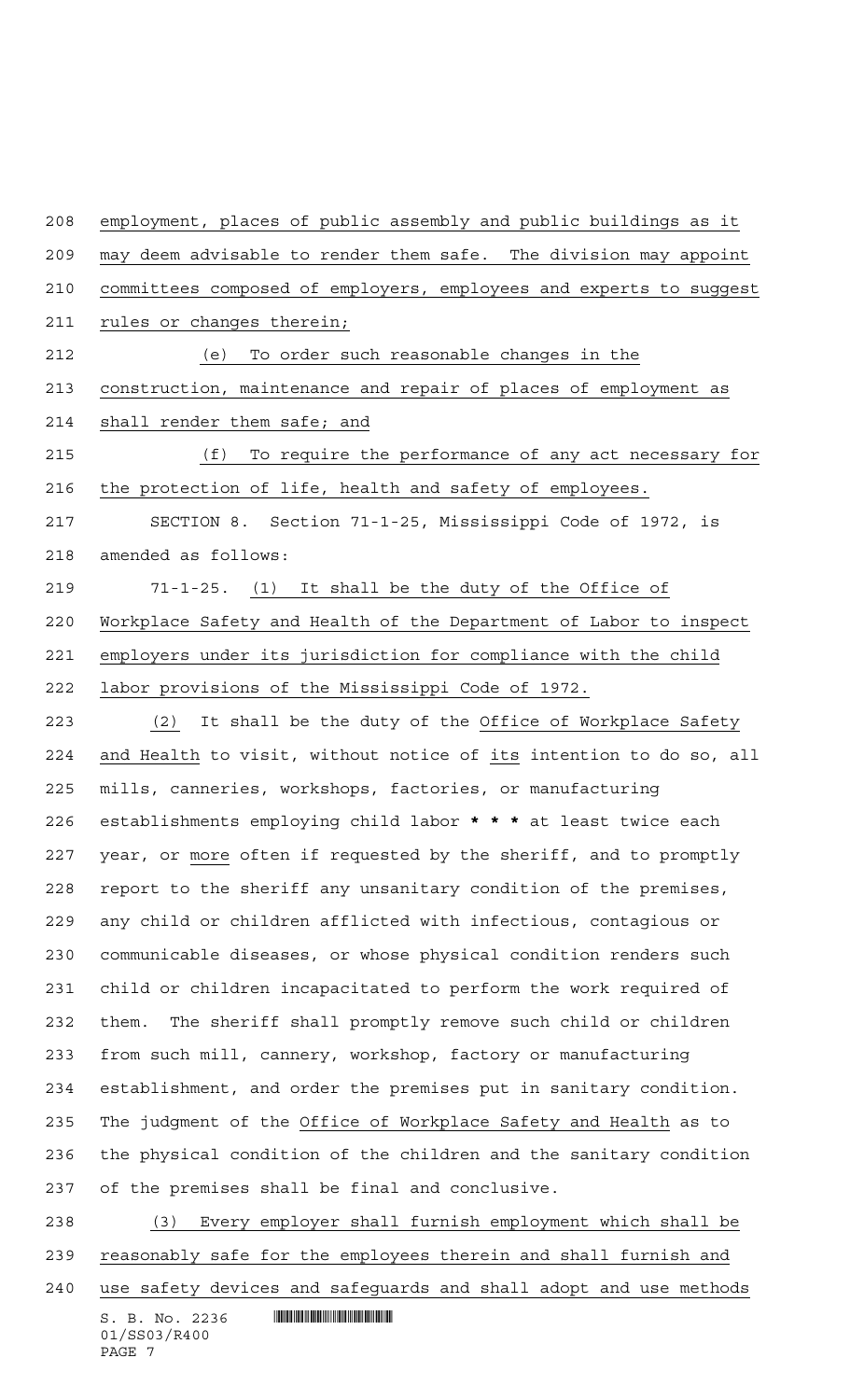and processes reasonably adequate to render such an employment and place of employment safe and shall do every other thing reasonably necessary to protect the life, health, safety and welfare of such employees; provided that, as used in this chapter, the term "safe" or "safety" as applied to any employment or place of employment shall include conditions and methods of sanitation and hygiene reasonably necessary for the protection of the life, health, safety and welfare of employees.

 (4) Every employer and every owner of a place of employment, place of public assembly or public building, now or hereafter constructed, shall so construct, repair and maintain the same as to render it reasonably safe.

 SECTION 9. Section 71-1-27, Mississippi Code of 1972, is amended as follows:

 71-1-27. Any officer, manager, or superintendent of any mill, cannery, workshop, factory or manufacturing establishment in which child labor is employed who shall fail or refuse to give true and correct information demanded of him by any officer who is directed under this chapter to inspect such mill, cannery, workshop, factory or manufacturing establishment, or who shall fail or refuse to obey any lawful order of the Office of Workplace Safety and Health or the sheriff **\*\*\*** of the county in which the mill, cannery, workshop, factory or manufacturing establishment is located for carrying out the purpose of this chapter, shall be guilty of a misdemeanor and, upon conviction, shall be fined not less than Ten Dollars (\$10.00) nor more than One Hundred Dollars (\$100.00).

 SECTION 10. The Office of Job Development and Training of the Mississippi Department of Labor shall administer and coordinate as necessary the following federally and state-funded employment, training and employment-related education programs: (a) training and employment-related education programs sponsored by the federal Job Training Partnership Act; (b) employment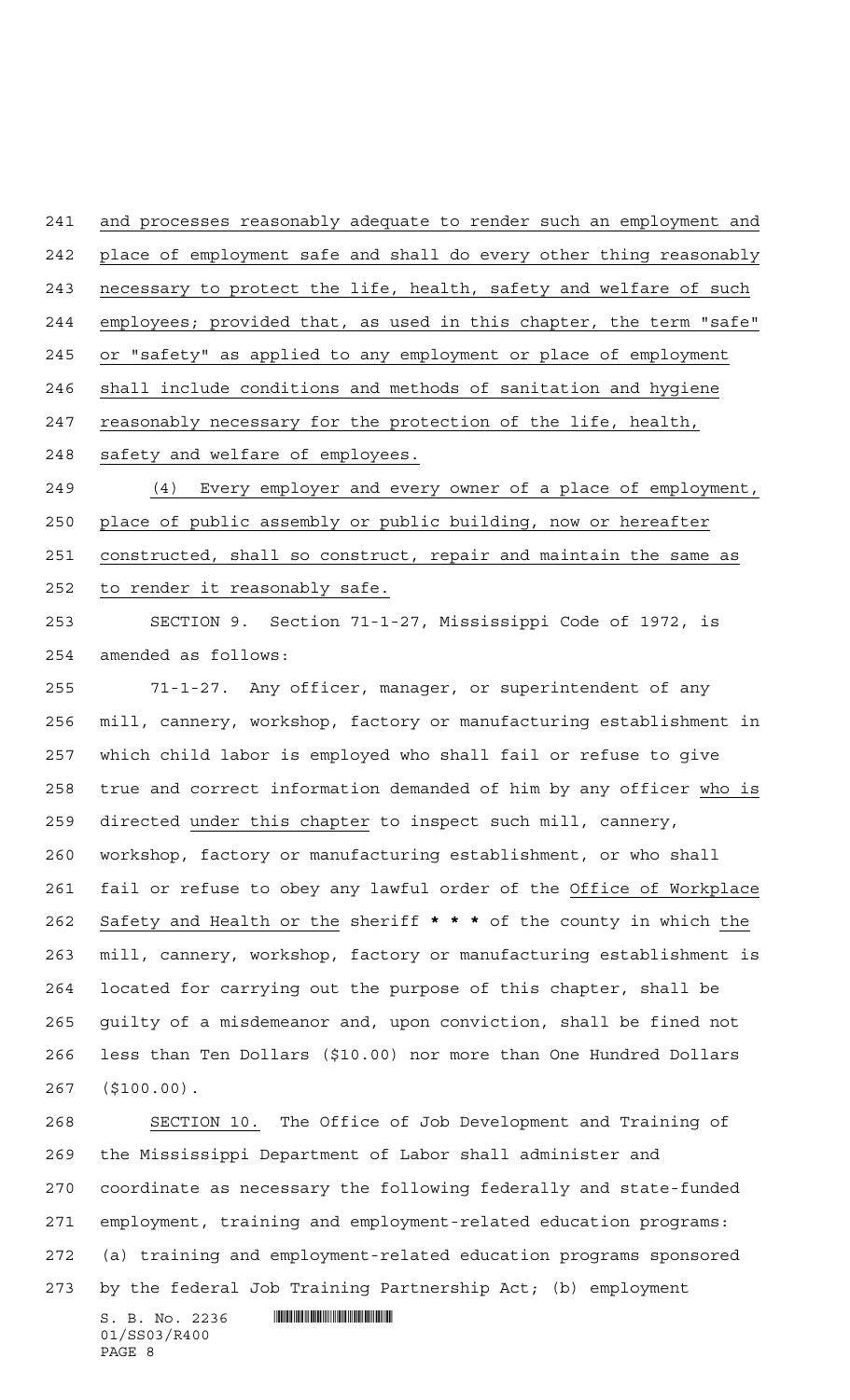programs under the Wagner-Peyser Act; (c) employment, training and education programs for welfare recipients funded by the federal JOBS and Basic Skills Training Program within the Family Support Act; and (d) the Comprehensive Employment and Training Act of 1973.

 SECTION 11. Section 7-1-351, Mississippi Code of 1972, is amended as follows:

 7-1-351. The Office of Job Development and Training of the Department of Labor shall be the Division of Job Development and Training and shall retain all powers and duties granted by law to the Division of Job Development and Training and wherever the term "Division of Job Development and Training" shall appear in any law it shall mean the Department of Labor. The Commissioner of Labor may assign to appropriate divisions powers and duties as deemed appropriate to carry out the lawful functions of the department. SECTION 12. Section 7-1-355, Mississippi Code of 1972, is amended as follows:

 7-1-355. The Office of Job Development and Training, Department of Labor, is hereby designated as the sole administrator of all programs for which the state is the prime sponsor under the Comprehensive Employment and Training Act of 1973, as amended (29 USCS 801 et seq.), and the regulations promulgated thereunder, and is hereby authorized to take all necessary action to secure to this state the benefits of such legislation. Such office is empowered to receive and disburse funds for such programs which become available to it from any source.

 SECTION 13. Section 7-1-357, Mississippi Code of 1972, is amended as follows:

 7-1-357. The Office of Job Development and Training, Department of Labor, is hereby authorized to cooperate with or enter into agreements with any agency, official, educational institution or political subdivision of this state, any agency or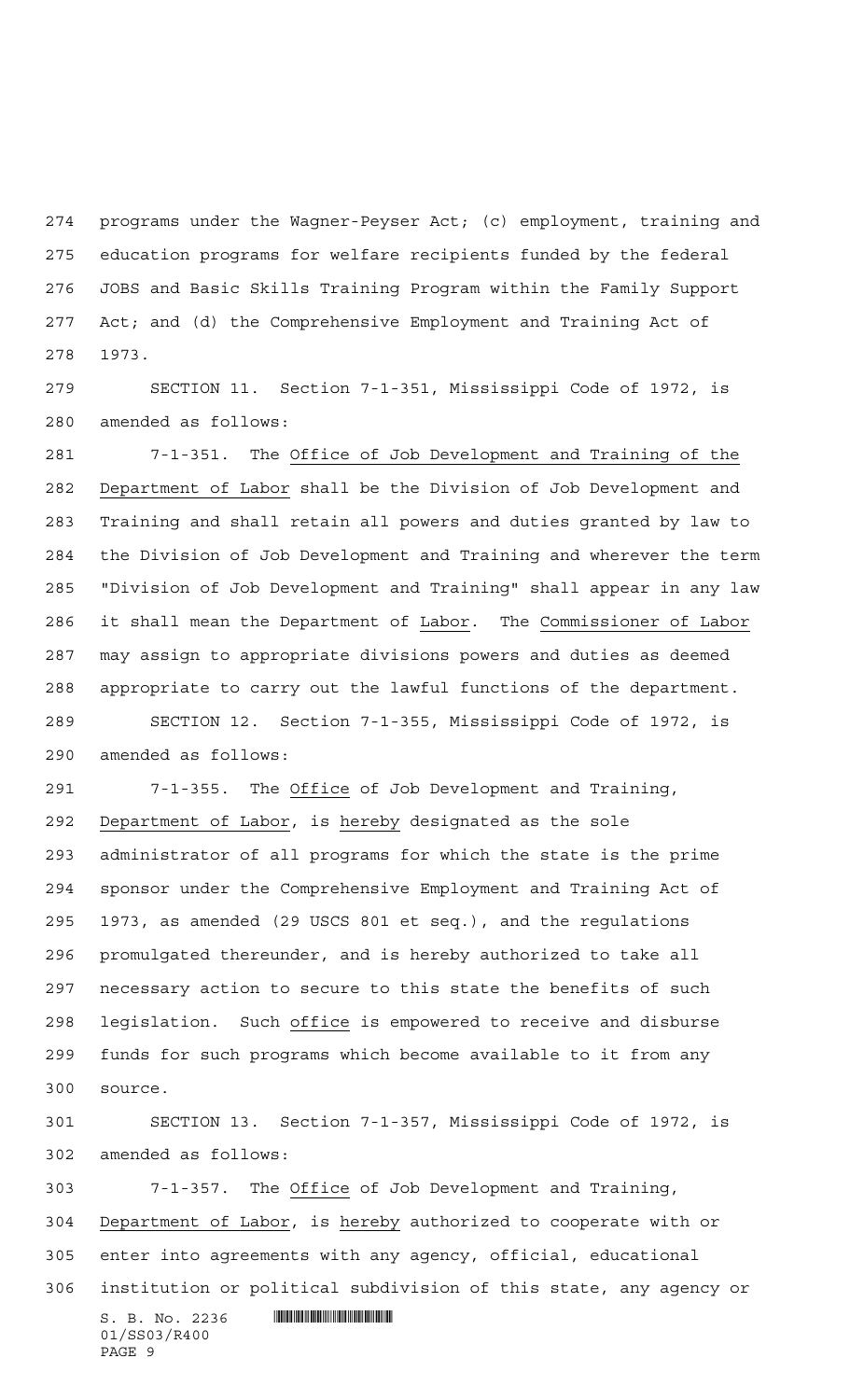official of the government of the United States of America or any private person, firm, partnership or corporation in order to carry out the provisions of Sections 7-1-351 through 7-1-371.

 SECTION 14. Section 7-1-361, Mississippi Code of 1972, is amended as follows:

 7-1-361. The Office of Job Development and Training, Department of Labor, is authorized to promulgate such rules and regulations as may be necessary to carry out the provisions of Sections 7-1-351 through 7-1-371.

 SECTION 15. Section 7-1-363, Mississippi Code of 1972, is amended as follows:

 7-1-363. To the maximum extent practicable, the Department of Labor shall contract with the Division of Vocational-Technical Education of the State Department of Education all programs embracing an institutional training component. Such programs shall be contracted to the Division of Vocational-Technical Education of the State Department of Education, except those programs funded by the Governor's special grant, shall be coordinated with and complementary to the existing state public educational systems and shall not be duplicative or competitive in nature to such systems.

 SECTION 16. Section 7-1-365, Mississippi Code of 1972, is amended as follows:

7-1-365. The State Department of Education,

 Vocational-Technical Division, the board of trustees of any junior college district, the board of trustees of any school district, the Mississippi Employment Security Commission, and the Office of Job Development and Training, Department of Labor, shall cooperate in carrying out the provisions of Sections 7-1-351 through 7-1-371.

 $S. B. No. 2236$  . Monorational state of the state of  $S. B. NO. 2236$  SECTION 17. The Office of Industry Service and Industry Start-up Training in the Mississippi Department of Labor shall contract with the State Board of Community/Junior Colleges, and

01/SS03/R400 PAGE 10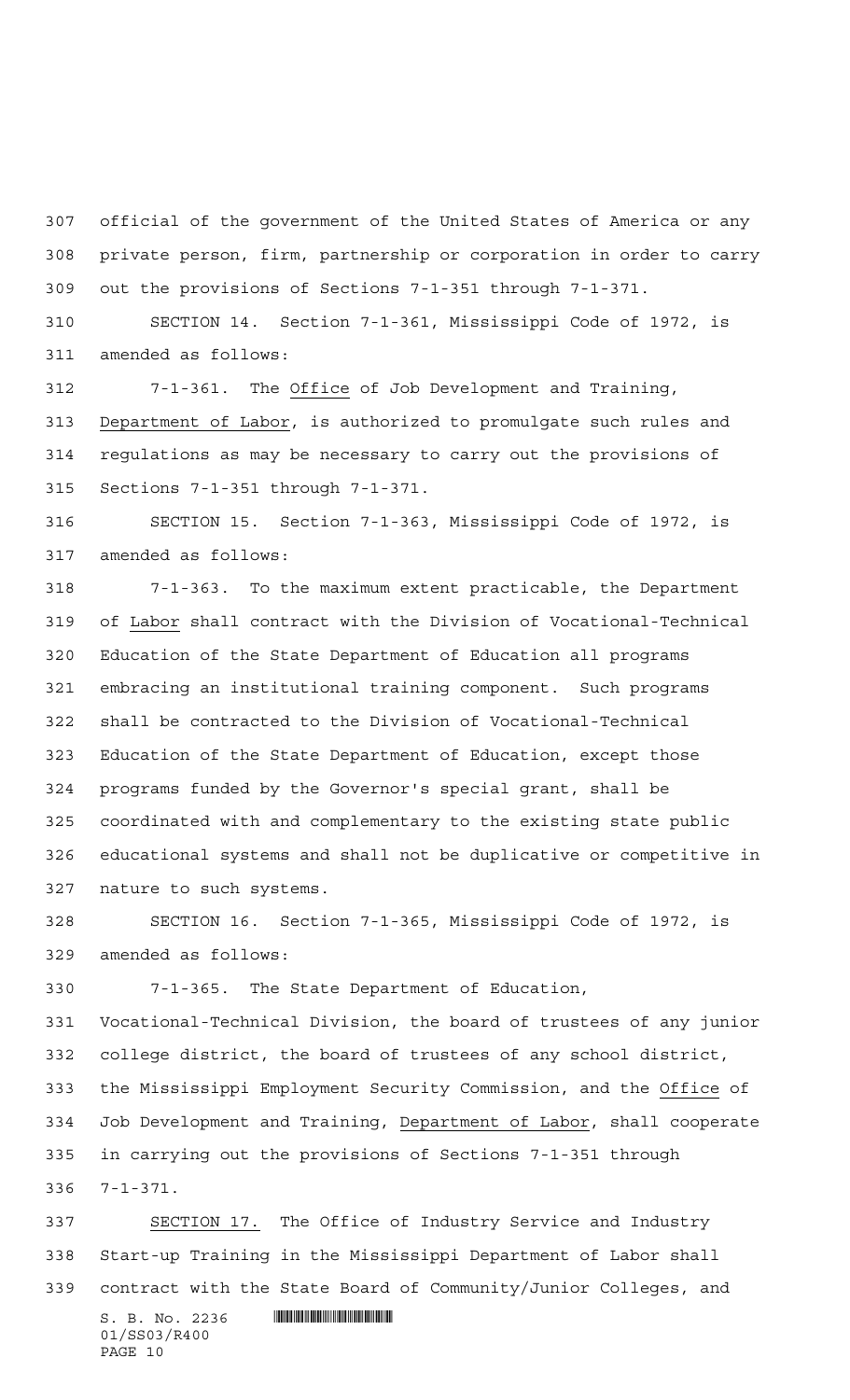the Division of Vocational-Technical Education of the State Department of Education to provide (a) all programs embracing an existing industry or a new industrial training component, and (b) all employment-related community/junior college or employment-related secondary education programs.

 SECTION 18. The Office of Employee Relations and Job Discrimination in the Mississippi Department of Labor shall do all in its power to promote the voluntary arbitration, mediation and conciliation of disputes between employers and employees and to avoid strikes, picketing, lockouts, boycotts, black list, discriminations and legal proceedings in matters of employment. In pursuance of this duty, the office may appoint temporary boards of arbitration, provide necessary expenses of such boards, order reasonable compensation for each member engaged in such arbitration, prescribe rules for such arbitration boards, conduct investigations and hearings, publish reports and advertisements, and may do all things convenient and necessary to accomplish the purpose. The office may designate a mediator and may detail employees or persons not in the office, from time to time, for the purpose of executing such provisions. Nothing in this section shall be construed to in anywise prohibit or limit employees' right to bargain collectively.

 SECTION 19. The Office of Disabled Employee Assistance of the Mississippi Department of Labor shall function as an information clearinghouse and referral service for employees and employers regarding any aspect of the federal Americans With Disabilities Act, which prohibits discrimination in all terms and conditions of employment regarding private and public employers.

 SECTION 20. Section 71-3-85, Mississippi Code of 1972, is amended as follows:

 71-3-85. (1) From and after the effective date of this act, the duties and powers of the Mississippi Workers' Compensation Commission and all equipment, supplies, records and any funds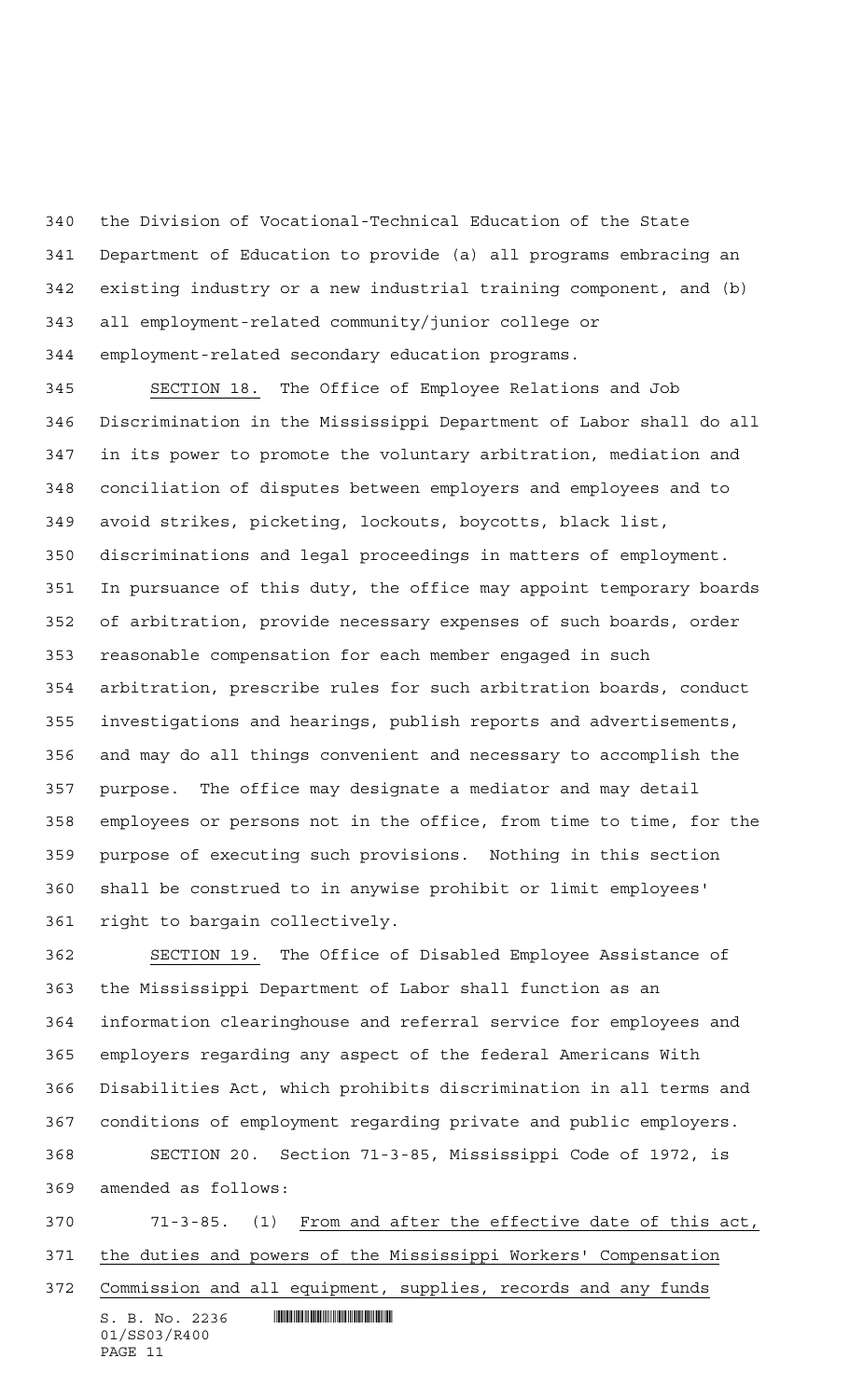appropriated by the Legislature to the Mississippi Workers' Compensation Commission shall be transferred to the Office of Workers' Compensation in the Mississippi Department of Labor created in Senate Bill No. 2236, 2001 Regular Session. From and after the effective date of this act, the Mississippi Workers' Compensation Commission shall be abolished. Any reference in this chapter to "Workers' Compensation Commission" or "commission" means the Office of Workers' Compensation within the Mississippi Department of Labor created in this act.

**\*\*\***

 (2) The Office of Workers' Compensation in the Mississippi Department of Labor shall have the powers and duties necessary for effecting the purposes of this chapter, including the powers of a court of record for compelling the attendance of witnesses, examining them under oath, and compelling the production of books, papers, documents and objects relevant to the determination of a claim for compensation, and the power to adopt rules and regulations and make or approve the forms relating to notices of injuries, payment of claims and other purposes. The authority of the Office of Workers' Compensation and its duly authorized representatives to investigate and determine claims for compensation shall include the right to enter the premises where an injury occurred, to ascertain its causes and circumstances.

 (3) The Office of Workers' Compensation shall be situated in the City of Jackson, but hearings may be held at such places as it may deem most convenient for the proper and speedy performance of its duties. The Office of Workers' Compensation is authorized, if it deems it necessary for the convenient and efficient dispatch of business, to lease office space and facilities in other than publicly-owned buildings.

 (4) The Office of Workers' Compensation shall adopt detailed rules and regulations for implementing the purposes of this chapter at hearings attended by the main parties interested. Such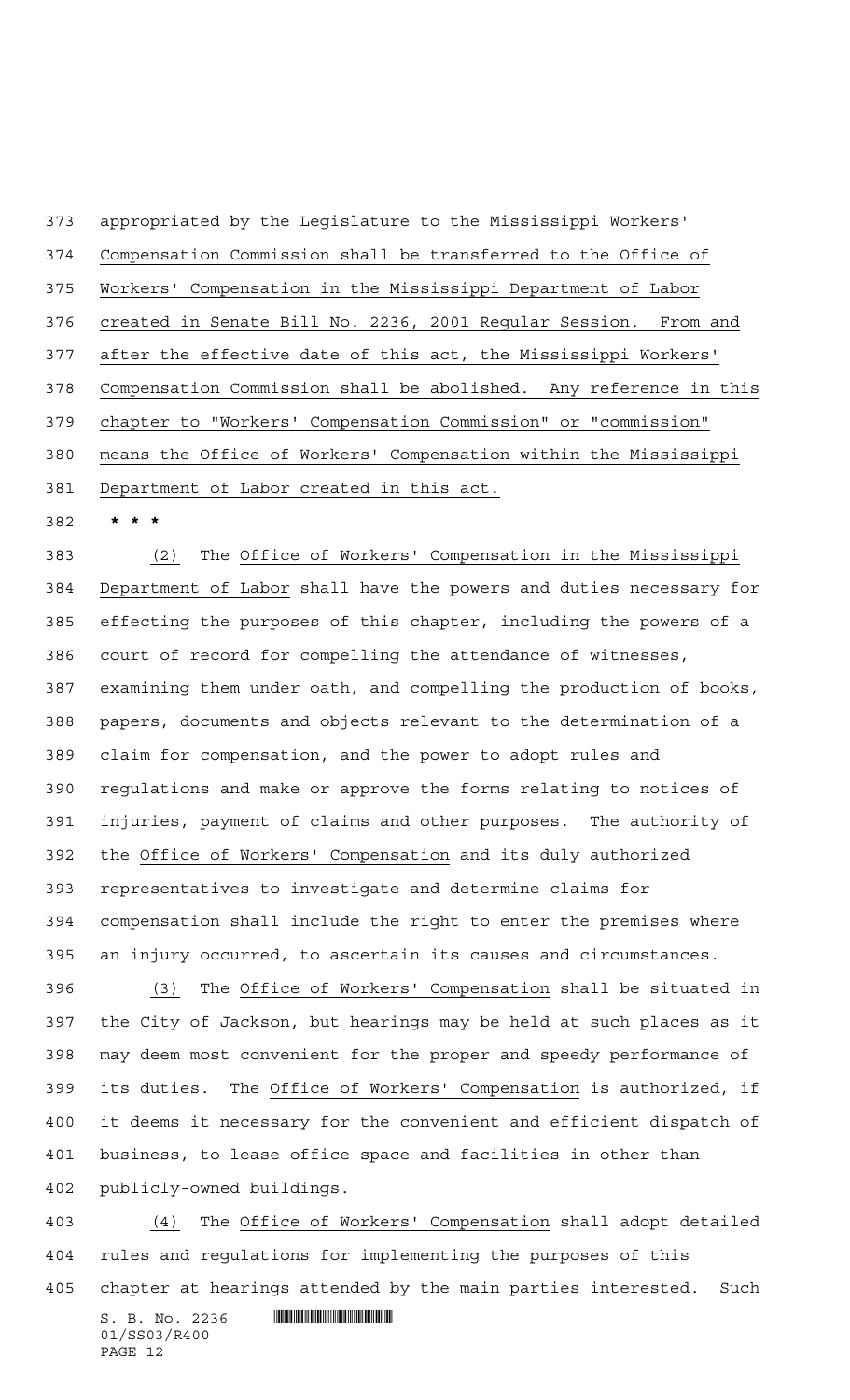rules, upon adoption, shall be published and be at all reasonable times made available to the public and, if not inconsistent with law, shall be binding upon those participating in the responsibilities and benefits of the Workmen's Compensation Law. (5) The Office of Workers' Compensation shall adopt or approve the forms required for administering the chapter, such

 notices of injury, application for benefits, receipts for compensation and all other forms needed to assure the orderly and prompt operation of the law, and may require the exclusive use of any or all such approved forms.

 SECTION 21. Sections 71-3-87, 71-3-89, 71-3-91 and 71-3-93, Mississippi Code of 1972, which provide for the bonding,

 employees, travel expenses and seal of the Workers' Compensation Commission, are repealed.

 SECTION 22. Section 25-3-31, Mississippi Code of 1972, is amended as follows:

 25-3-31. The annual salaries of the following elected state and district officers are fixed as follows:

 Governor......................................... \$101,800.00 Attorney General................................... 90,800.00 Secretary of State................................. 75,000.00 Commissioner of Insurance.......................... 75,000.00 State Treasurer.................................... 75,000.00 State Auditor of Public Accounts................... 75,000.00 Commissioner of Agriculture and Commerce........... 75,000.00 Transportation Commissioners....................... 65,000.00 Public Service Commissioners....................... 65,000.00 Commissioner of Labor.............................. 75,000.00 The above fixed salary of the Governor shall be the reference amount utilized in computing average compensation and earned compensation pursuant to Section 25-11-103(f) and Section 25-11-103(k) and to related sections which require such computations.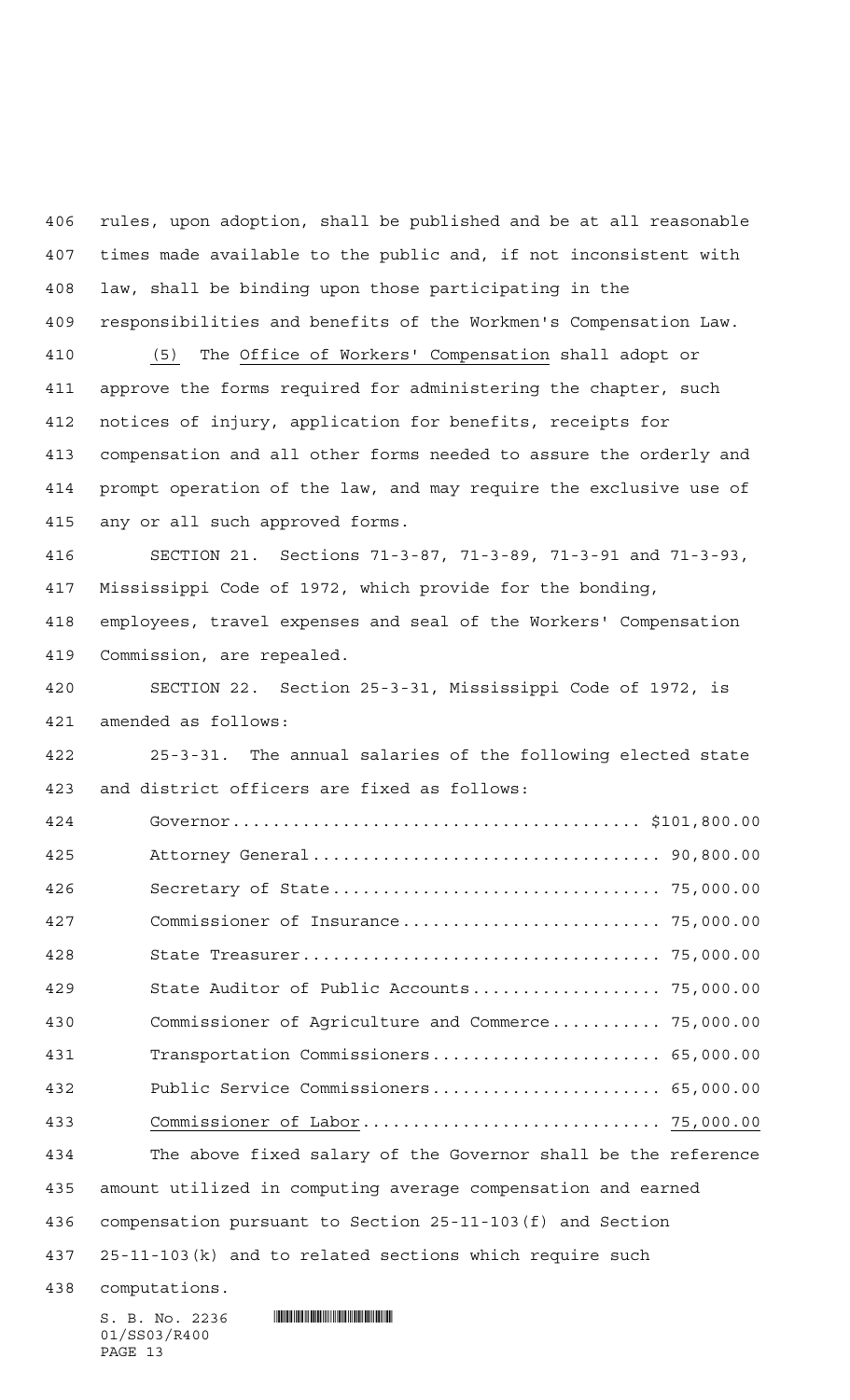S. B. No. 2236 **. SUMMAN AND SECTION** 01/SS03/R400 SECTION 23. Section 25-3-33, Mississippi Code of 1972, is amended as follows: 25-3-33. The annual salaries of the following appointive state and district officials and employees are fixed as follows: Deputy Attorney General, not to exceed............ \$72,800.00 Assistant Attorneys General shall each receive annual salaries in an amount to be fixed by the Attorney General but not to exceed............................. 68,400.00 Military Department--National Guard: Adjutant General.............................. 80,000.00 Department of Banking and Consumer Finance: Commissioner.................................. 85,000.00 Chairman of the State Tax Commission (Commissioner of Revenue)..................... 91,000.00 Associate Commissioners, each...................... 42,000.00 Director of Emergency Management Agency............ 65,000.00 Department of Public Safety: Commissioner of Public Safety................. 80,000.00 Director, Office of Mississippi Highway Safety Patrol, or his successor............................ 70,000.00 Director, Office of Support Services, or his successor......................... 70,000.00 Department of Human Services: Director, not to exceed....................... 85,000.00 **\*\*\*** Archives and History: Director, not to exceed....................... 70,000.00 State Forester..................................... 70,000.00 State Oil and Gas Board: Secretary-Supervisor.......................... 70,000.00 Educational Television Authority:

PAGE 14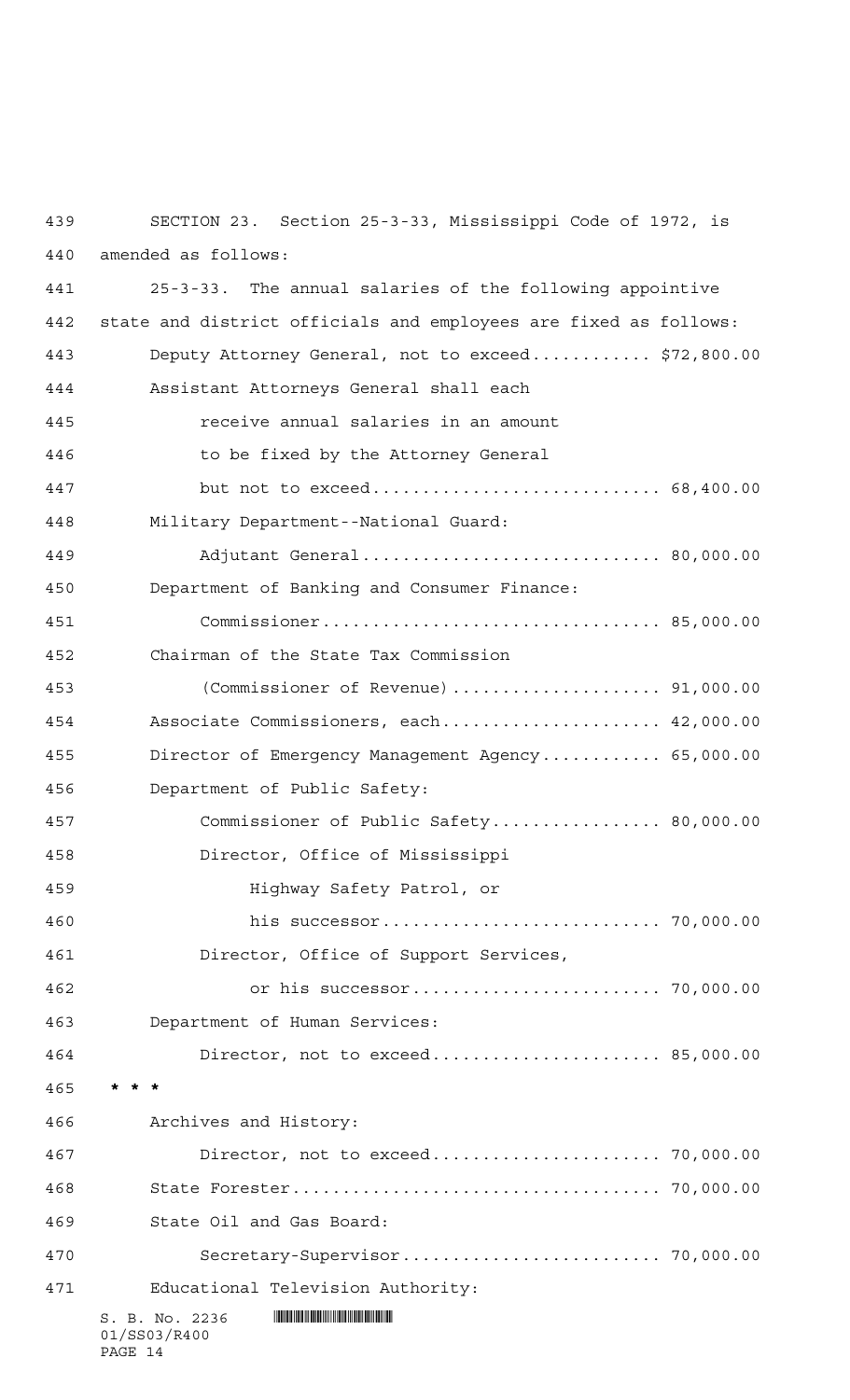| 472 |                                                                                                                                                                                                                                                        |  |
|-----|--------------------------------------------------------------------------------------------------------------------------------------------------------------------------------------------------------------------------------------------------------|--|
| 473 | Director, Mississippi Library Commission,                                                                                                                                                                                                              |  |
| 474 |                                                                                                                                                                                                                                                        |  |
| 475 | Executive Secretary, Public Service                                                                                                                                                                                                                    |  |
| 476 |                                                                                                                                                                                                                                                        |  |
| 477 | Parole Board:                                                                                                                                                                                                                                          |  |
| 478 |                                                                                                                                                                                                                                                        |  |
| 479 | Administrative Assistant for                                                                                                                                                                                                                           |  |
| 480 | Parole Matters 42,000.00                                                                                                                                                                                                                               |  |
| 481 | Members, each 44,000.00                                                                                                                                                                                                                                |  |
| 482 | Governor's State Bond Advisory Division:                                                                                                                                                                                                               |  |
| 483 |                                                                                                                                                                                                                                                        |  |
| 484 |                                                                                                                                                                                                                                                        |  |
| 485 | Executive Director, Department of                                                                                                                                                                                                                      |  |
| 486 | Mental Health, to be determined by the                                                                                                                                                                                                                 |  |
| 487 | State Board of Mental Health, not                                                                                                                                                                                                                      |  |
| 488 |                                                                                                                                                                                                                                                        |  |
| 489 | Director, Division of Medicaid,                                                                                                                                                                                                                        |  |
| 490 | not to exceed 85,000.00                                                                                                                                                                                                                                |  |
| 491 | Director, State Department of Transportation,                                                                                                                                                                                                          |  |
| 492 | not to exceed 85,000.00                                                                                                                                                                                                                                |  |
| 493 | State Entomologist 65,000.00                                                                                                                                                                                                                           |  |
| 494 |                                                                                                                                                                                                                                                        |  |
| 495 | State Aid Engineer, Division of State                                                                                                                                                                                                                  |  |
| 496 |                                                                                                                                                                                                                                                        |  |
| 497 | Executive Director, Judicial Performance                                                                                                                                                                                                               |  |
| 498 |                                                                                                                                                                                                                                                        |  |
| 499 | Executive Director, Department of Finance                                                                                                                                                                                                              |  |
| 500 | and Administration 85,000.00                                                                                                                                                                                                                           |  |
| 501 | Superintendent, Mississippi School for the                                                                                                                                                                                                             |  |
| 502 | Blind, to be determined by the State                                                                                                                                                                                                                   |  |
| 503 | Board of Education, not to exceed 65,000.00                                                                                                                                                                                                            |  |
| 504 | Superintendent, Mississippi School for the Deaf,                                                                                                                                                                                                       |  |
|     | <u> Harry Harry Harry Harry Harry Harry Harry Harry Harry Harry Harry Harry Harry Harry Harry Harry Harry Harry Harry Harry Harry Harry Harry Harry Harry Harry Harry Harry Harry Harry Harry Harry Harry Harry Harry Harry Harr</u><br>S. B. No. 2236 |  |

01/SS03/R400 PAGE 15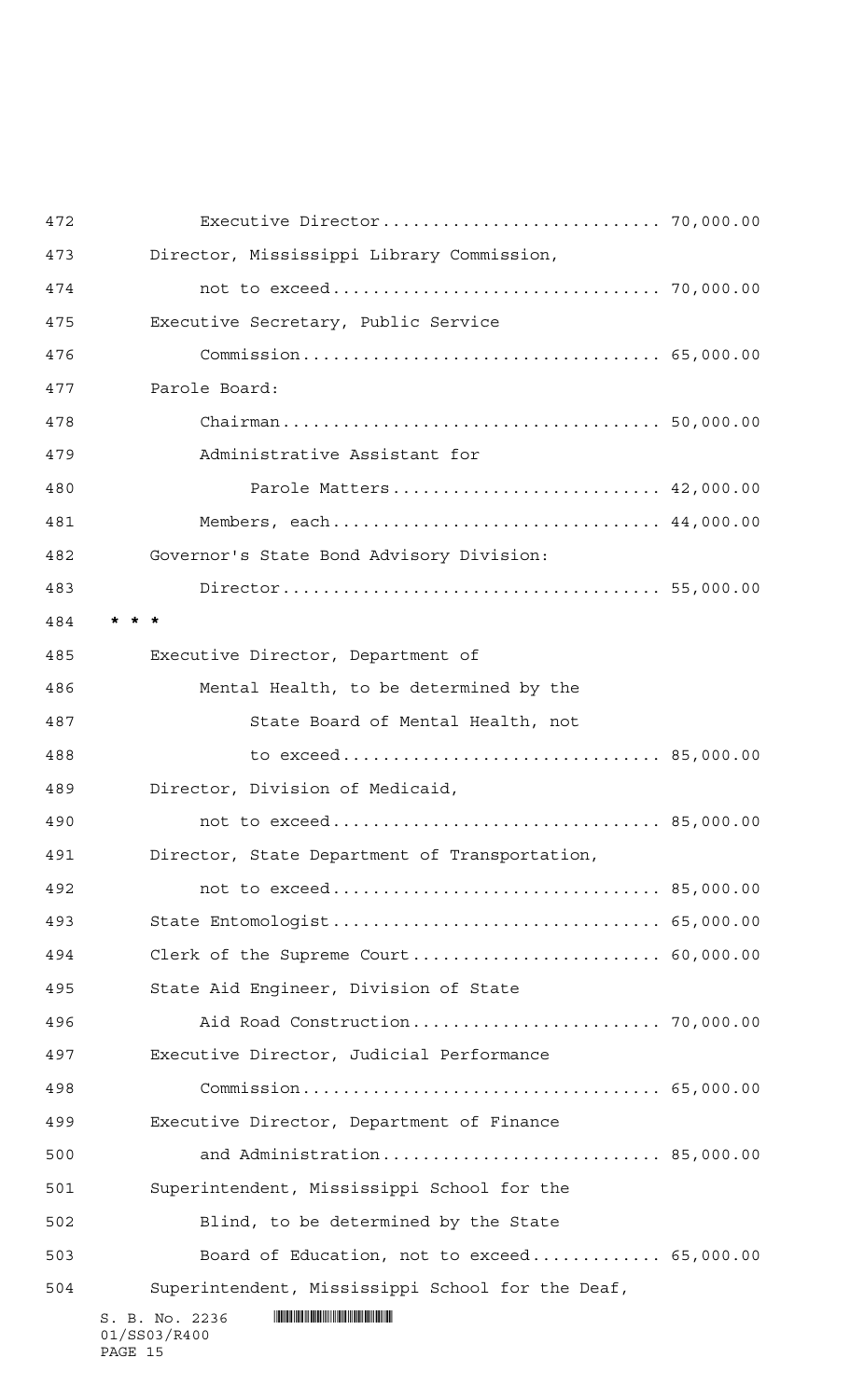| 505 | to be determined by the State Board                 |  |
|-----|-----------------------------------------------------|--|
| 506 | of Education, not to exceed 65,000.00               |  |
| 507 | Executive Director, State Fair Commission 65,000.00 |  |
| 508 | Executive Director, Department of Wildlife,         |  |
| 509 | Fisheries and Parks 80,000.00                       |  |
| 510 | Executive Director, Department of Environmental     |  |
| 511 |                                                     |  |
| 512 | Executive Director, Pat Harrison Waterway           |  |
| 513 |                                                     |  |
| 514 | Executive Director, Pearl River Basin               |  |
| 515 | Development District 61,000.00                      |  |
| 516 | Executive Director, Pearl River Valley Water        |  |
| 517 |                                                     |  |
| 518 | Executive Director, Tombigbee River Valley          |  |
| 519 | Water Management District 61,000.00                 |  |
| 520 | Director, Soil and Water Conservation               |  |
| 521 |                                                     |  |
| 522 | Commissioner, Mississippi Department of             |  |
| 523 |                                                     |  |
| 524 | Executive Director, Mississippi Department of       |  |
| 525 | Information Technology Services 85,000.00           |  |
| 526 | Executive Director, Mississippi Industries          |  |
| 527 |                                                     |  |
| 528 | Director, Mississippi Bureau of Narcotics 60,000.00 |  |
| 529 | Executive Secretary, State Veterans Affairs         |  |
| 530 |                                                     |  |
| 531 | Executive Officer, Veterans' Home Purchase          |  |
| 532 |                                                     |  |
| 533 | Chief Administrative Officer, Motor Vehicle         |  |
| 534 |                                                     |  |
| 535 | Stadium Manager, Mississippi Veterans               |  |
| 536 | Memorial Stadium 55,000.00                          |  |
| 537 | Executive Director, Mississippi Arts                |  |
|     | S. B. No. 2236                                      |  |

01/SS03/R400 PAGE 16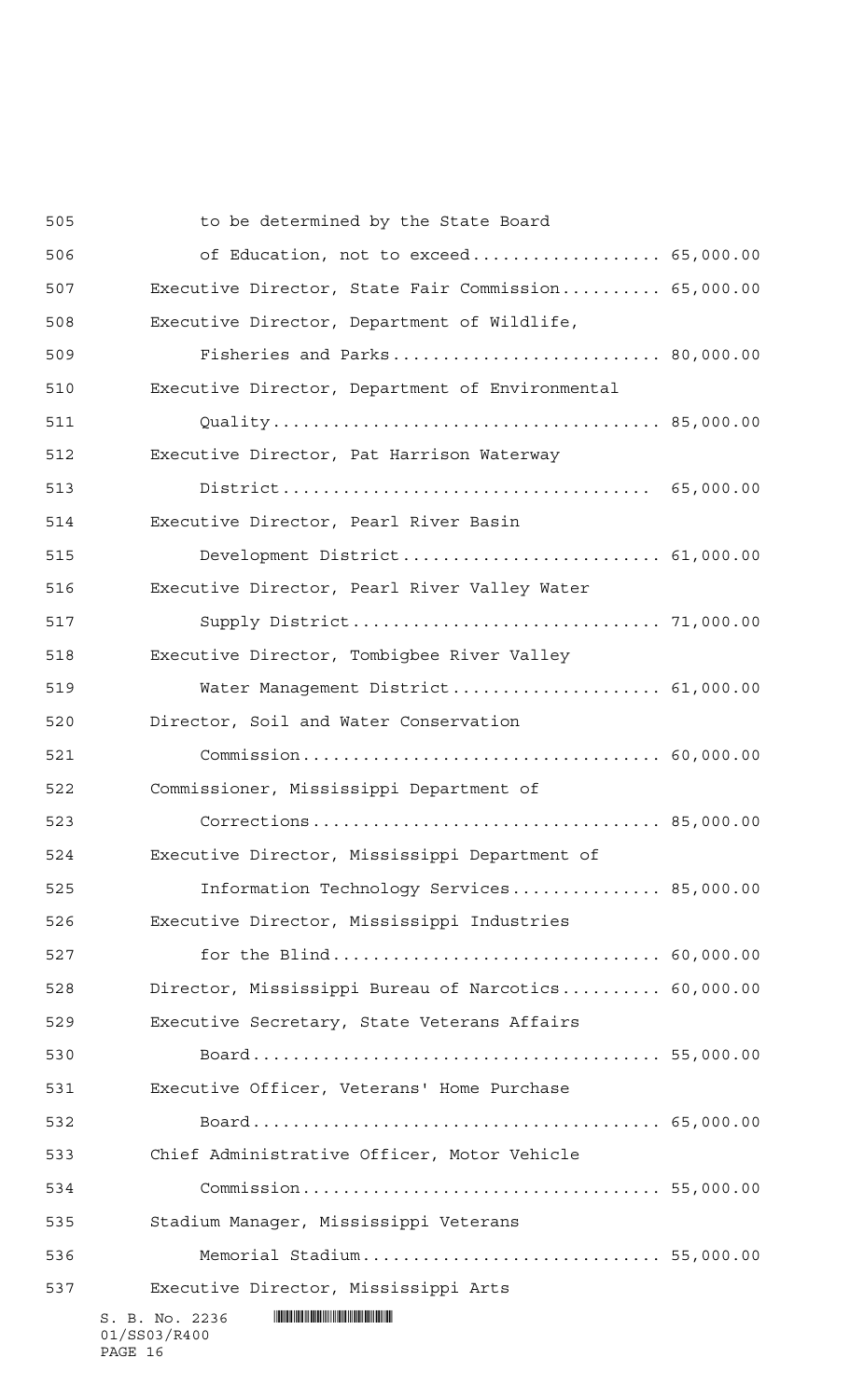| 538 |                                                                   |  |
|-----|-------------------------------------------------------------------|--|
| 539 | Director, Mississippi Board of Nursing 60,000.00                  |  |
| 540 | Director, State Board of Pharmacy 60,000.00                       |  |
| 541 | Director, State Board of Public Contractors 50,000.00             |  |
| 542 | Director, Real Estate Commission 55,000.00                        |  |
| 543 | Director of Support Services, Department                          |  |
| 544 | of Rehabilitation Services 80,000.00                              |  |
| 545 | Executive Director, State Fire Academy 55,000.00                  |  |
| 546 | Executive Director, Law Enforcement                               |  |
| 547 | Officers Training Academy 50,000.00                               |  |
| 548 | Executive Director, State Board of                                |  |
| 549 |                                                                   |  |
| 550 | Executive Director, Mississippi                                   |  |
| 551 |                                                                   |  |
| 552 | Executive Director, Mississippi                                   |  |
| 553 | Department of Marine Resources 70,000.00                          |  |
| 554 | Executive Director, State Board of                                |  |
| 555 | Registration for Professional                                     |  |
| 556 | Engineers and Land Surveyors 55,000.00                            |  |
| 557 | Executive Director, Public Utilities                              |  |
| 558 |                                                                   |  |
| 559 | State Law Librarian 60,000.00                                     |  |
| 560 |                                                                   |  |
| 561 | Manager, Farmers Central Market,                                  |  |
| 562 | Department of Agriculture and                                     |  |
| 563 |                                                                   |  |
| 564 |                                                                   |  |
| 565 | Executive Director, Mississippi Ethics                            |  |
| 566 |                                                                   |  |
| 567 | SECTION 24. The Attorney General of the State of Mississippi      |  |
| 568 | shall submit this act, immediately upon approval by the Governor, |  |
| 569 | or upon approval by the Legislature subsequent to a veto, to the  |  |
| 570 | Attorney General of the United States or to the United States     |  |
|     | S. B. No. 2236<br>01/SS03/R400<br>PAGE 17                         |  |